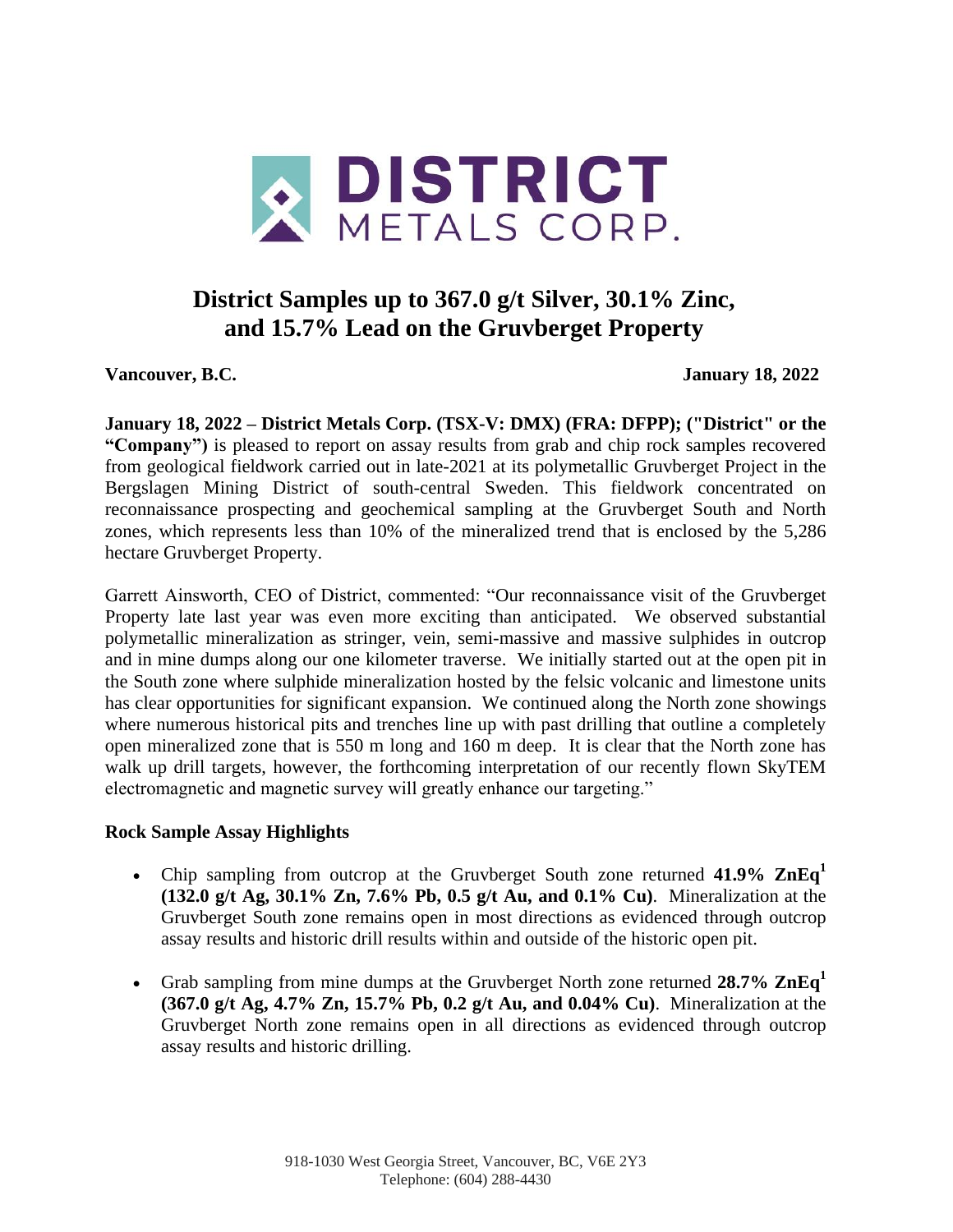Grab sampling from a small historic pit at the northern end of the Gruvberget North zone returned **28.3% ZnEq<sup>1</sup>(111.0 g/t Ag, 18.5% Zn, 7.1% Pb, 0.1 g/t Au, and 0.1% Cu)**.

Rock sample locations are shown in Figure 1, and rock assay results are shown in Table 1.

The core area of the Gruvberget Property comprises the North and South zones, which have seen significant polymetallic mineralization historically drilled along a strike length of 1 km that is open in most directions. The remaining 14 km mineralized trend within the Property is strewn with historic polymetallic mines and mineral occurrences that have not seen modern systematic exploration.

The Gruvberget South zone was discovered around 1900 by a prospector named Rickard Bredenberg. Shallow core drilling and test mining was conducted intermittently in the 1900's until the Bredenberg family reached an agreement with Dalagruvor AB in 1987 to commence open pit mining to a 30 m depth by 1989. Historical records show that 40,000 tonnes at 90 g/t Ag, 5.1% Zn, 1.9% Pb, and 0.3%  $Cu^2$  was extracted via open pit mining, and transported to the Falun Mine facility for processing. In the early-2000's, limited ground geophysical surveys were completed and three shallow core holes were drilled at the South zone by Tertiary Minerals Ltd.. The Gruvberget South zone presently contains an unmined historical resource to a depth of 50 m from surface associated with the following drill intersection highlights:

- **Hole GS-20-55** intersected **6.4 m at 129 g/t Ag, 8.7% Zn, 3.2% Pb, 0.48% Cu**
- **Hole DBH-18** intersected **4.6 m at 139 g/t Ag, 11.7% Zn, 3.0% Pb, 0.42% Cu**
- **Hole DBH-17** intersected **6.4 m at 66 g/t Ag, 7.8% Zn, 1.8% Pb, 0.38% Cu**

From 2008 to 2011 Wiking Mineral AB flew an airborne electromagnetic and magnetic survey that was limited to a maximum depth of penetration of 200 m, they and drilled 2,200 m in 15 core holes at the Gruvberget North zone. Past drilling was not followed up with down-hole electromagnetic surveying, which is a proven exploration method for exploring and expanding polymetallic deposits within the Bergslagen District. Wiking's drilling at the Gruvberget North zone delineated polymetallic mineralization across a strike length of 550 m and vertical extent of 160 m that remains open. A mineral resource estimate has not been established at the North zone that contains the following drill intersection highlights:

- **Hole GRU1003** intersected **8.9 m at 40 g/t Ag, 3.7% Zn, 1.3% Pb, 0.16% Cu, 0.04 g/t Au**
- **Hole GRU1008** intersected **4.8 m at 98 g/t Ag, 5.3% Zn, 2.0% Pb, 0.28% Cu, 0.14 g/t Au**
- Hole GRU1011 intersected 6.1 m at 1.3% Cu, 1.9 g/t Au, 51 g/t Ag, 1.1% Zn, 0.15%  $\text{Pb}^3$

In November 2021, District Metals retained SkyTEM Surveys ApS based out of Denmark to undertake a detailed heliborne SkyTEM312 HP (transient electromagnetic – high power) and magnetic survey over the Gruvberget Property. Electromagnetic and magnetic data from this airborne survey is currently being interpreted and will be reported on when ready. This is the first step of exploration at Gruvberget that will be followed by detailed geological fieldwork to prioritize drill targets.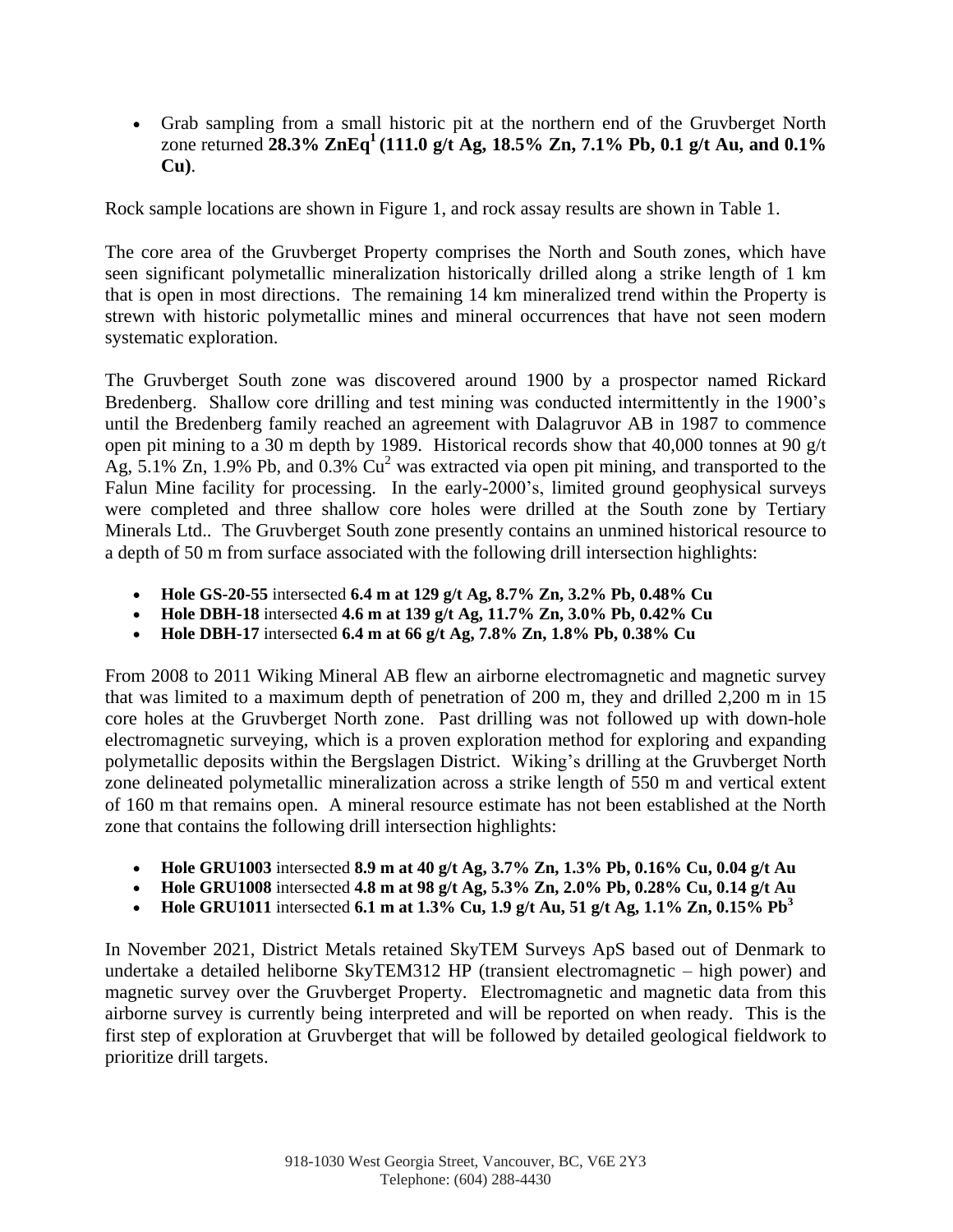

**Figure 1: Rock Sample Locations and Assays on Gruvberget Property**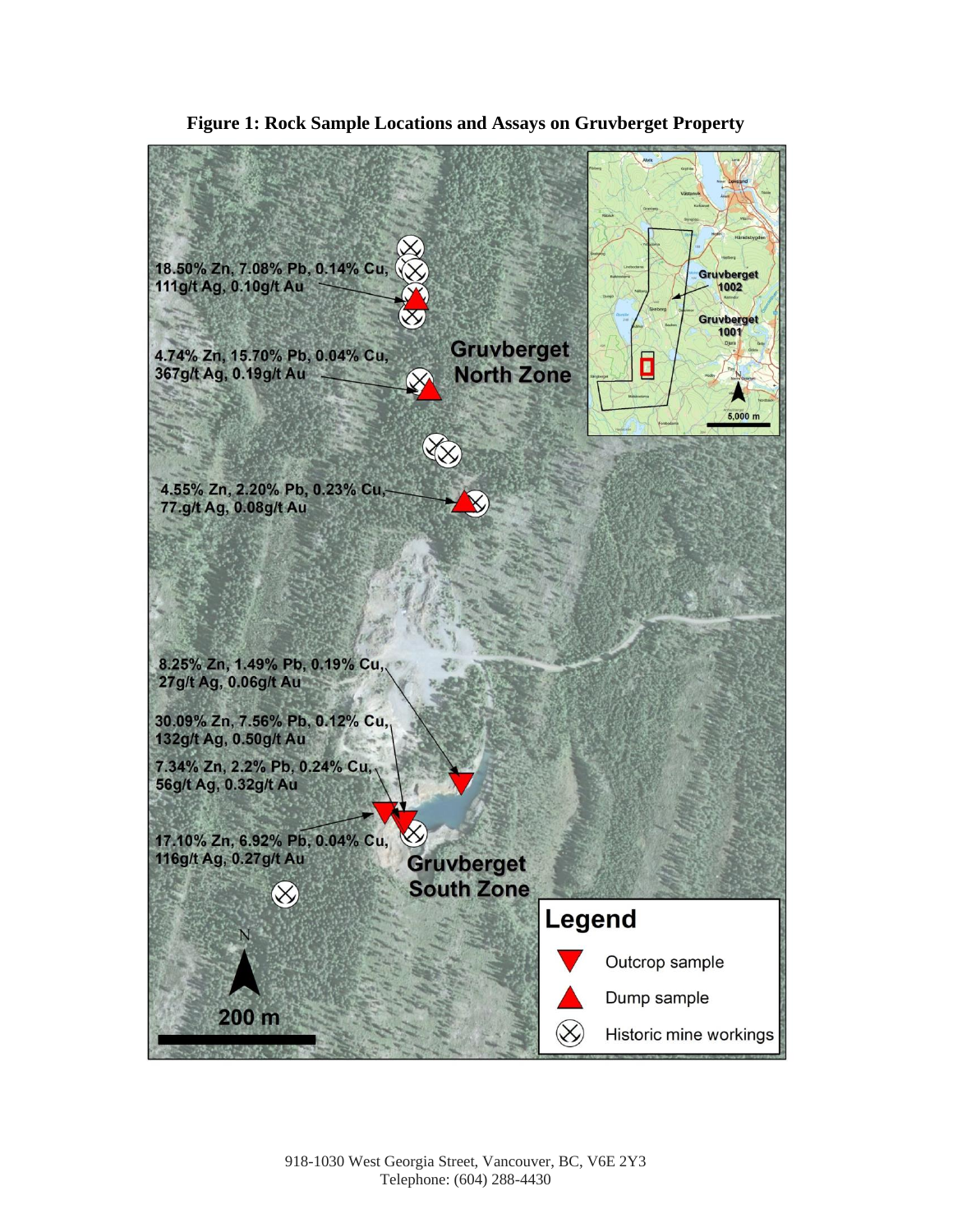#### **Table 1: Gruvberget Rock Assay Results**

| <b>Mine or Showing</b>   | Sample Type | <b>Comments</b>                                                                                                                                                                                                             | Ag $(g/t)$ | Zn (%) | Pb(%) | Au $(g/t)$ | Cu (%) | AgEq (g/t) | ZnEq $(\%)$ |
|--------------------------|-------------|-----------------------------------------------------------------------------------------------------------------------------------------------------------------------------------------------------------------------------|------------|--------|-------|------------|--------|------------|-------------|
| Gruvberget South<br>Zone | Chip        | Outcrop with mineralized limestone at edge of the south<br>pit with dip of 50 degrees towards the southeast. The<br>sulphide mineralization transitions from disseminated to<br>impregnation to more massive towards south. | 26.90      | 8.25   | 1.49  | 0.06       | 0.19   | 423.18     | 10.91       |
| Gruvberget South<br>Zone | Chip        | Mineralized limestone dominated with massive sphalerite<br>and galena. Stringers of pyrite and chalcopyrite occur<br>along main foliation.                                                                                  | 132.00     | 30.09  | 7.56  | 0.50       | 0.12   | 1,624.42   | 41.90       |
| Gruvberget South<br>Zone | Chip        | Mineralized limestone with massive sphalerite and galena<br>proximal to a small adit.                                                                                                                                       | 55.90      | 7.34   | 2.20  | 0.32       | 0.24   | 474.63     | 12.24       |
| Gruvberget South<br>Zone | Chip        | Strongly folded marble mineralized with sphalerite. White<br>rusty appearance is likely oxidized zinc.                                                                                                                      | 116.00     | 17.10  | 6.92  | 0.27       | 0.04   | 1,049.19   | 27.06       |
| Gruvberget North<br>Zone | Grab        | Small pit with dumps on the side. Minor sulphides include<br>mainly pyrite with lesser galena and sphalerite hosted<br>within skarn altered limestone.                                                                      | 77.20      | 4.55   | 2.20  | 0.08       | 0.23   | 360.28     | 9.29        |
| Gruvberget North<br>Zone | Grab        | Small pit with mineralized boulders of galena, sphalerite,<br>and pyrite. Host rock is fine grained green pyroxene skarn<br>or felsic volcanic.                                                                             | 367.00     | 4.74   | 15.70 | 0.19       | 0.04   | 1,112.37   | 28.69       |
| Gruvberget North<br>Zone | Grab        | High grade mine dump with massive sphalerite, galena,<br>pyrrhotite that could be re-mobilized sulphide<br>mineralization. Fine grained host rock that looks skarn<br>altered.                                              | 111.00     | 18.50  | 7.08  | 0.10       | 0.14   | 1,095.39   | 28.25       |

**Notes:**

- **Grab samples were recovered from mine dump piles, and chip samples were recovered from outcrop.**
- **Rock grab samples are selective samples by nature and as such are not necessarily representative of the mineralization hosted across the Property.**
- **Metal prices used in USD for the AgEq and ZnEq calculations were based on Ag \$15.00/oz, Au \$1650/oz, Cu \$2.15/lb, Zn \$0.85/lb, and Pb \$0.75/lb.**
- **•** AgEq equals = Ag g/t + (Au g/t  $\times$  110) + (Cu%  $\times$  98.286) + (Zn%  $\times$  38.857) + (Pb%  $\times$  34.286)
- $\text{ZnEq} = \text{Zn\%} + (\text{Ag g/t} \times 0.0257) + (\text{Au g/t x } 2.831) + (\text{Cu\%} \times 2.529) + (\text{Pb\%} \times 0.882)$
- **The use of AgEq and ZnEq is for exploration purposes, and no adjustments were made for metal recovery.**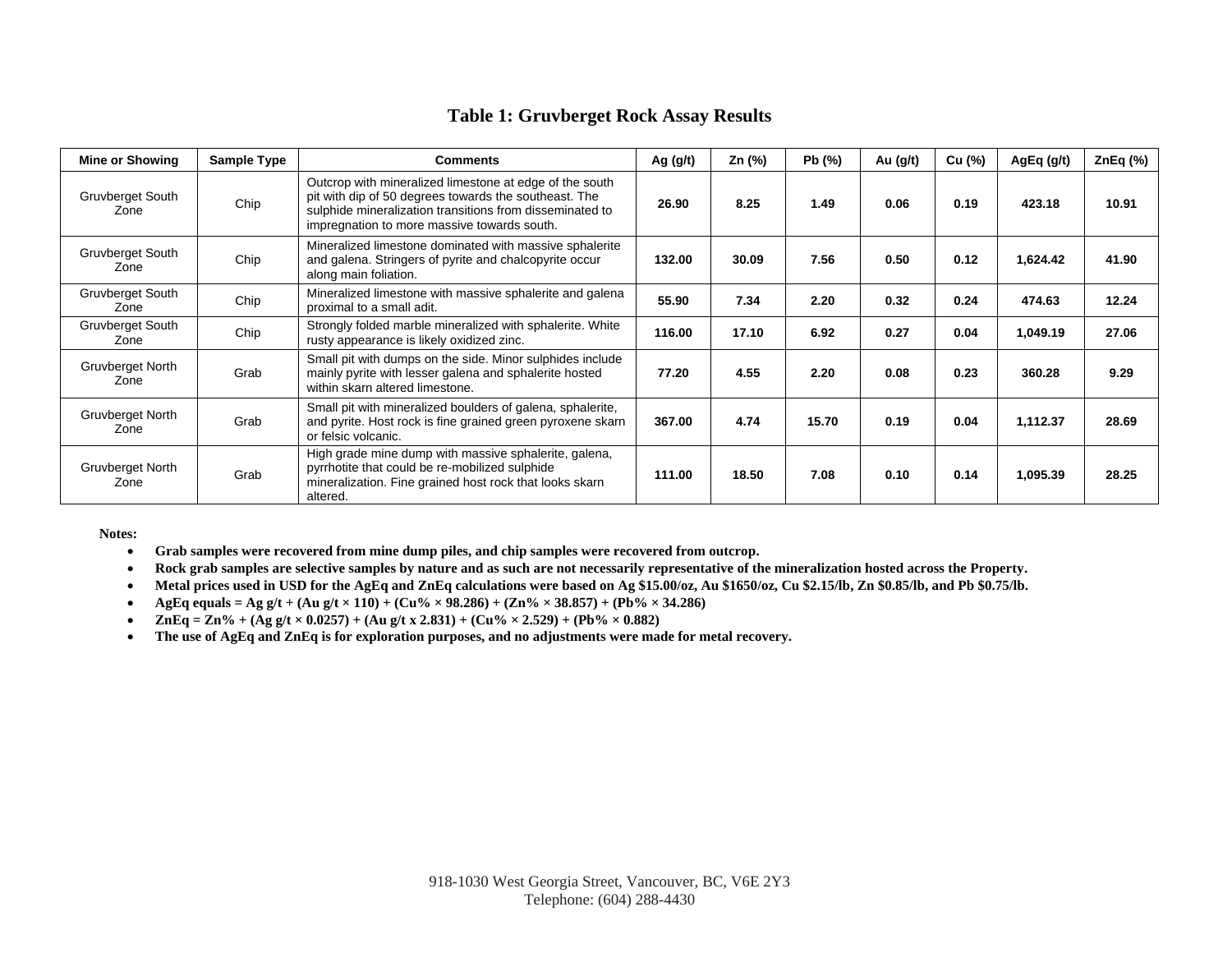# **References**

<sup>1</sup> Metal prices used in USD for the ZnEq calculation were based on Ag \$15.00/oz, Au \$1650/oz, Cu \$2.15/lb, Zn \$0.85/lb, and Pb \$0.75/lb. ZnEq equals = Zn% + (Ag g/t  $\times$  0.0257) + (Au g/t x 2.831) + (Cu%  $\times$  2.529) + (Pb%  $\times$ 0.882). The use of ZnEq is for exploration purposes, and no adjustments were made for metal recovery.

<sup>2</sup> Sveriges Geologiska Undersökning (SGU) Map Viewer: [https://apps.sgu.se/kartvisare/kartvisare-malm](https://apps.sgu.se/kartvisare/kartvisare-malm-mineral.html)[mineral.html.](https://apps.sgu.se/kartvisare/kartvisare-malm-mineral.html)

<sup>3</sup> Wiking Mineral AB News Release dated May 12, 2011

## **Technical Information**

All scientific and technical information in this news release has been prepared by, or approved by Garrett Ainsworth, PGeo, President and CEO of the Company. Mr. Ainsworth is a qualified person for the purposes of National Instrument 43-101 - *Standards of Disclosure for Mineral Projects.*

The grab and chip samples reported in this news release were recovered from mine dump piles and outcrops, respectively. A total of seven rock samples were transported to ALS Geochemistry in Malå, Sweden for preparation, and subsequently pulps were sent to ALS Geochemistry in Ireland (an accredited mineral analysis laboratory) for analysis. Samples were analyzed using a multi-element ultra trace method combining a four-acid digestion with ICP-MS analytical package ("ME-MS61"). Over limit sample values were re-assayed for: (1) values of copper >1%; (2) values of zinc >1%; (3) values of lead >1%; and (4) values of silver >100 g/t using the high-grade material ICP-AES analytical package ("ME-OG62"). Additional over limit sample values were re-assayed for: (1) values of zinc >30%; (2) values of lead >20% using the high precision analysis of base metal ores AAS analytical package ("Zn, Pb-AAORE"). Gold, platinum, and palladium were analyzed using the 30 g lead fire assay with ICP-AES finish analytical package ("PGM-ICP23"). Certified standards, blanks, and duplicates were inserted into the sample shipment to ensure integrity of the assay process. Selected samples were chosen for duplicate assay from the coarse reject and pulps of the original sample. No QA/QC issues were noted with the results reported.

Some of the data disclosed in this news release discusses historical results. District has not undertaken any independent investigation of the sampling nor has it independently analyzed the results of the historical exploration work in order to verify the results. District considers these historical drill results relevant as the Company is using this data as a guide to plan exploration programs. The Company's current and future exploration work includes verification of the historical data through drilling.

Mr. Ainsworth has not verified any of the information regarding any of the properties or projects referred to herein other than the Gruvberget Property. Mineralization on any other properties referred to herein is not necessarily indicative of mineralization on the Gruvberget Property.

## **About District Metals Corp.**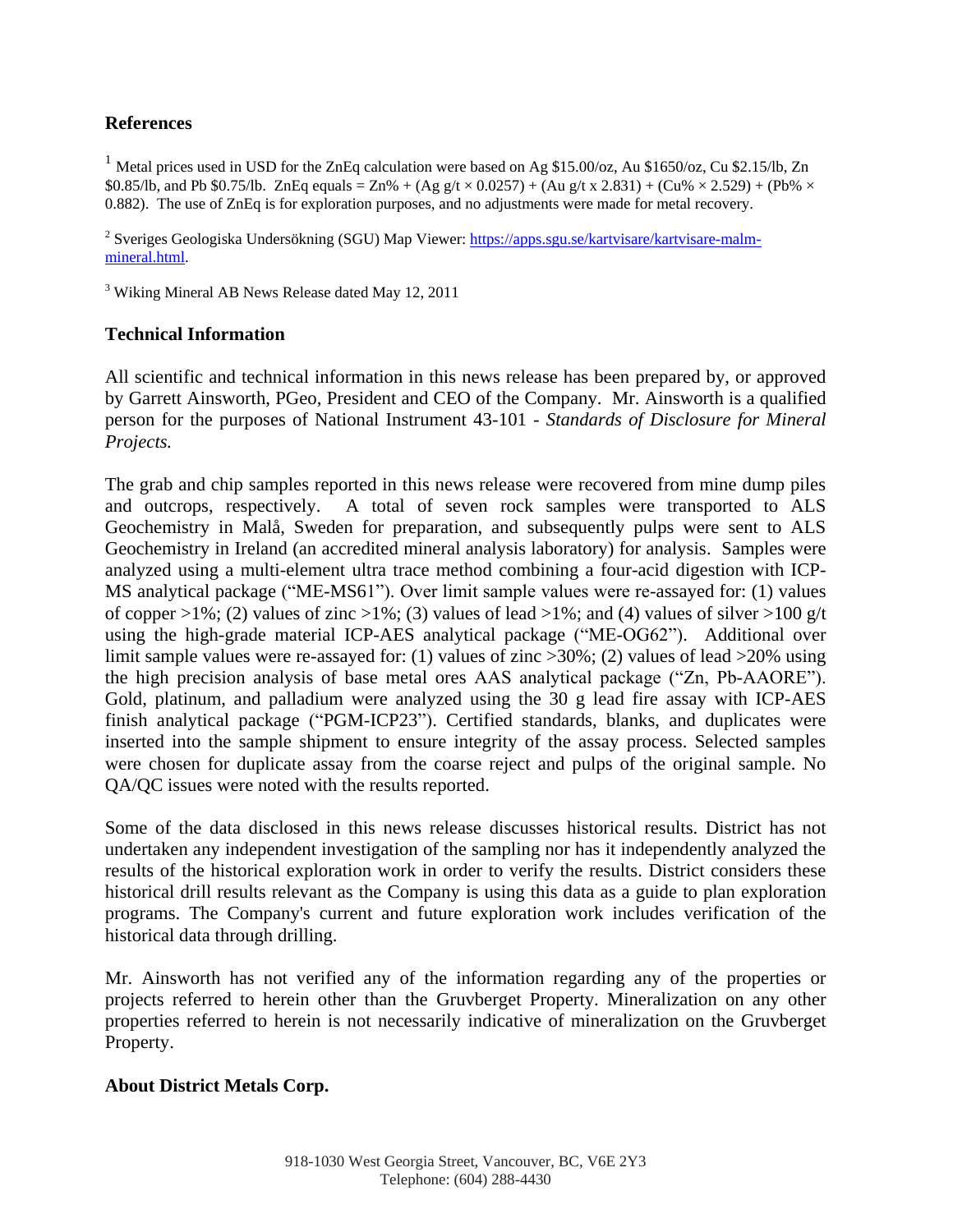District Metals Corp. is led by industry professionals with a track record of success in the mining industry. The Company's mandate is to seek out, explore, and develop prospective mineral properties through a disciplined science-based approach to create shareholder value and benefit other stakeholders.

The advanced exploration stage Tomtebo Property is located in the Bergslagen Mining District of south-central Sweden is the Company's main focus. Tomtebo comprises 5,144 ha and is situated between the historic Falun Mine and Boliden's Garpenberg Mine that are located 25 km to the northwest and southeast, respectively. Two historic polymetallic mines and numerous polymetallic showings are located on the Tomtebo Property along an approximate 17 km trend that exhibits similar geology, structure, alteration and VMS/SedEx style mineralization as other significant mines within the district. Mineralization that is open at depth and along strike at the historic mines on the Tomtebo Property has not been followed up on, and modern systematic exploration has never been conducted on the Property.

For further information on the Tomtebo Property, please see the technical report entitled "NI 43-101 Update Technical Report on the Tomtebo Project, Bergslagen Region of Sweden" dated effective October 15, 2020 and amended and restated on February 26, 2021, which is available on SEDAR at [www.sedar.com.](http://www.sedar.com/)

On Behalf of the Board of Directors

"*Garrett Ainsworth*"

President and Chief Executive Officer

(604) 288-4430

*Neither TSX Venture Exchange nor its Regulation Services Provider (as that term is defined in policies of the TSX Venture Exchange) accepts responsibility for the adequacy or accuracy of this release.*

#### *Cautionary Statement Regarding "Forward-Looking" Information.*

*This news release contains certain statements that may be considered "forward-looking information" with respect to the Company within the meaning of applicable securities laws. In some cases, but not necessarily in all cases, forward-looking information can be identified by the use of forward-looking terminology such as "plans", "targets", "expects" or "does not expect", "is expected", "an opportunity exists", "is positioned", "estimates", "intends", "assumes", "anticipates" or "does not anticipate" or "believes", or variations of such words and phrases or statements that certain actions, events or results "may", "could", "would", "might", "will" or "will be taken", "occur" or "be achieved" and any similar expressions. In addition, any statements that refer to expectations, predictions, indications, projections or other characterizations of future events or circumstances contain forward-looking information. Statements containing forward-looking information are not historical facts but instead represent management's expectations, estimates and projections regarding future events. Forwardlooking statements in this news release relating to the Company include, among other things, statements relating to the Company's planned exploration activities, including its drill target strategy and next steps for the Tomtebo Property; the company's interpretations and expectations about the mineralization of the Tomtebo Mine; the Company's belief that the numerous gravity high anomalies identified at the historic Tomtebo Mine provide immense expansion potential; the Company's belief that the modeled gravity high anomalies at the historic Tomtebo Mine could correspond with polymetallic and/or iron sulphide mineralization, or a mafic unit; and the Company's belief that the gravity high anomaly located one kilometer to the northeast of the Tomtebo Mine represents a potential grassroots discovery opportunity with a modeled tonnage that compares with the historic production tonnage from the historic Falun Mine.*